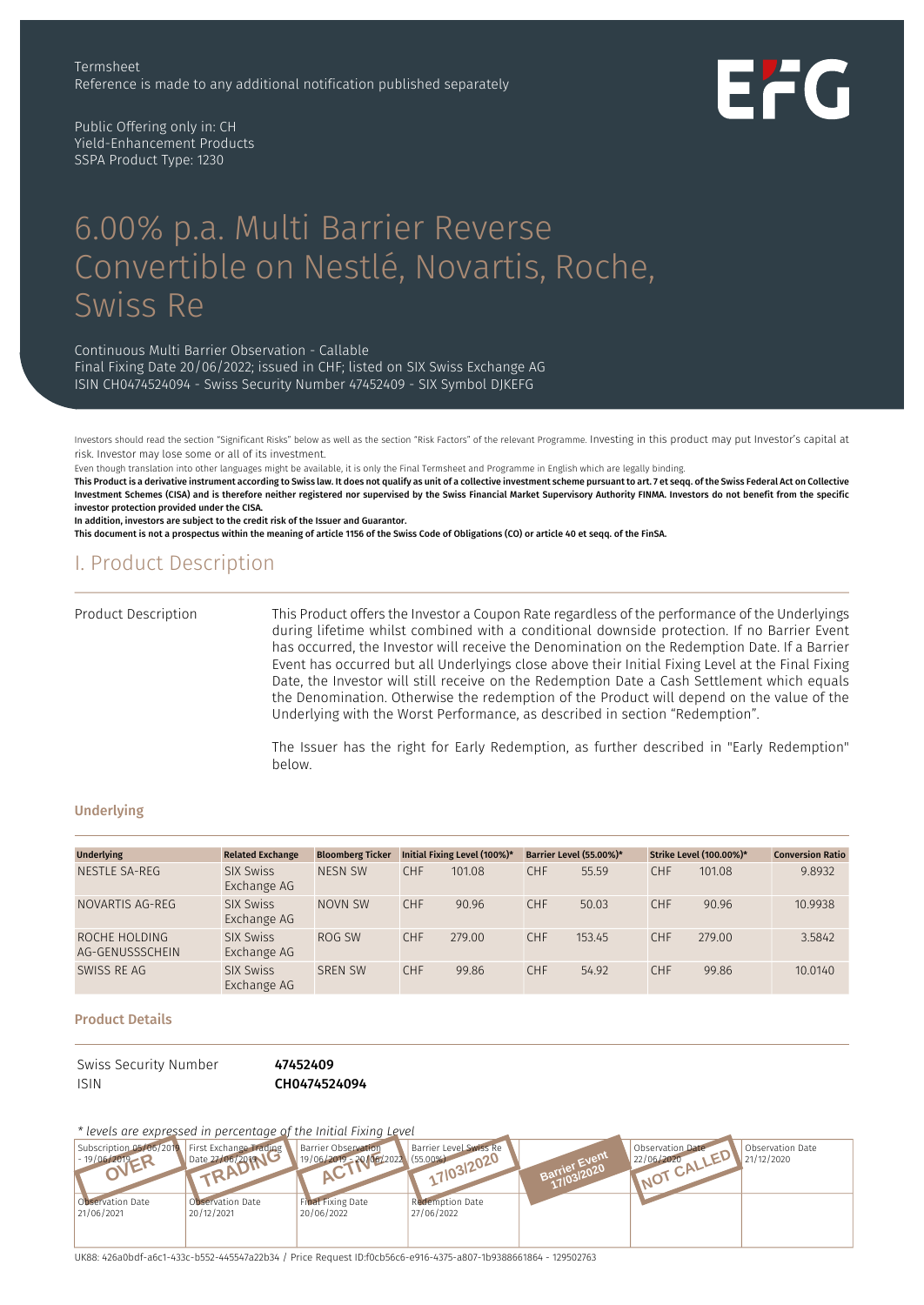| SIX Symbol          | <b>DIKEFG</b>                                                                                                                                                                                                                                                    |               |  |  |  |  |
|---------------------|------------------------------------------------------------------------------------------------------------------------------------------------------------------------------------------------------------------------------------------------------------------|---------------|--|--|--|--|
| <b>Issue Price</b>  | 100.00%                                                                                                                                                                                                                                                          |               |  |  |  |  |
| <b>Issue Size</b>   | CHF 10'000'000 (can be increased at any time)                                                                                                                                                                                                                    |               |  |  |  |  |
| Denomination        | CHF 1'000                                                                                                                                                                                                                                                        |               |  |  |  |  |
| Settlement Currency | <b>CHF</b>                                                                                                                                                                                                                                                       |               |  |  |  |  |
| Coupon Rate         | $6.00\%$ p.a.                                                                                                                                                                                                                                                    |               |  |  |  |  |
|                     | The Coupon Rate is split in two components for Swiss taxation purposes:                                                                                                                                                                                          |               |  |  |  |  |
|                     | Interest Component                                                                                                                                                                                                                                               | $0.00\%$ p.a. |  |  |  |  |
|                     | Option Premium Component                                                                                                                                                                                                                                         | $6.00\%$ p.a. |  |  |  |  |
| Payment Date(s)     | Coupon Amount(s) and Coupon In case no Early Redemption has occurred, the following applies. The Coupon Amount(s) per<br>Product will be paid in the Settlement Currency on the respective Coupon Payment Date(s).<br>Following Business Day Convention applies. |               |  |  |  |  |
|                     | CHF 30.00 paid on 27/12/2019                                                                                                                                                                                                                                     |               |  |  |  |  |
|                     | CHF 30.00 paid on 25/06/2020                                                                                                                                                                                                                                     |               |  |  |  |  |
|                     | CHF 30.00 paid on 24/12/2020                                                                                                                                                                                                                                     |               |  |  |  |  |
|                     | CHF 30.00 paid on 24/06/2021<br>CHF 30.00 paid on 23/12/2021                                                                                                                                                                                                     |               |  |  |  |  |
|                     | CHF 30.00 paid on 27/06/2022                                                                                                                                                                                                                                     |               |  |  |  |  |
|                     |                                                                                                                                                                                                                                                                  |               |  |  |  |  |

#### Dates

| Subscription Start Date                                    |                                                                | 05/06/2019                                         |                                 |                   |  |  |
|------------------------------------------------------------|----------------------------------------------------------------|----------------------------------------------------|---------------------------------|-------------------|--|--|
| Subscription End Date                                      |                                                                | 19/06/2019 14:00 CEST                              |                                 |                   |  |  |
| Initial Fixing Date                                        | 19/06/2019                                                     |                                                    |                                 |                   |  |  |
| Issue Date                                                 |                                                                | 27/06/2019                                         |                                 |                   |  |  |
| First Exchange Trading Date                                |                                                                | 27/06/2019                                         |                                 |                   |  |  |
| Last Trading Day/Time                                      |                                                                | 20/06/2022 / Exchange market close                 |                                 |                   |  |  |
| Final Fixing Date                                          | 20/06/2022 (subject to Market Disruption Event provisions)     |                                                    |                                 |                   |  |  |
| Redemption Date                                            | 27/06/2022 (subject to Settlement Disruption Event provisions) |                                                    |                                 |                   |  |  |
| Early Redemption Observation<br>and Early Redemption Dates |                                                                | <b>Early Redemption</b><br><b>Observation Date</b> | <b>Early Redemption</b><br>Date |                   |  |  |
|                                                            |                                                                | 22/06/2020                                         | 25/06/2020                      | <b>NOT CALLED</b> |  |  |
|                                                            | $\overline{2}$                                                 | 21/12/2020                                         | 24/12/2020                      |                   |  |  |
|                                                            | 3                                                              | 21/06/2021                                         | 24/06/2021                      |                   |  |  |

4 20/12/2021 23/12/2021

If any of the above-mentioned Early Redemption Observation Dates is not an Exchange Business Day for an Underlying, the next following Exchange Business Day for that Underlying shall be the respective Early Redemption Observation Date. General Terms and Conditions apply also to the Early Redemption Observation Dates as if they were Final Fixing Dates. If any of the above-mentioned Early Redemption Dates is not a Business Day, the next following Business Day will apply.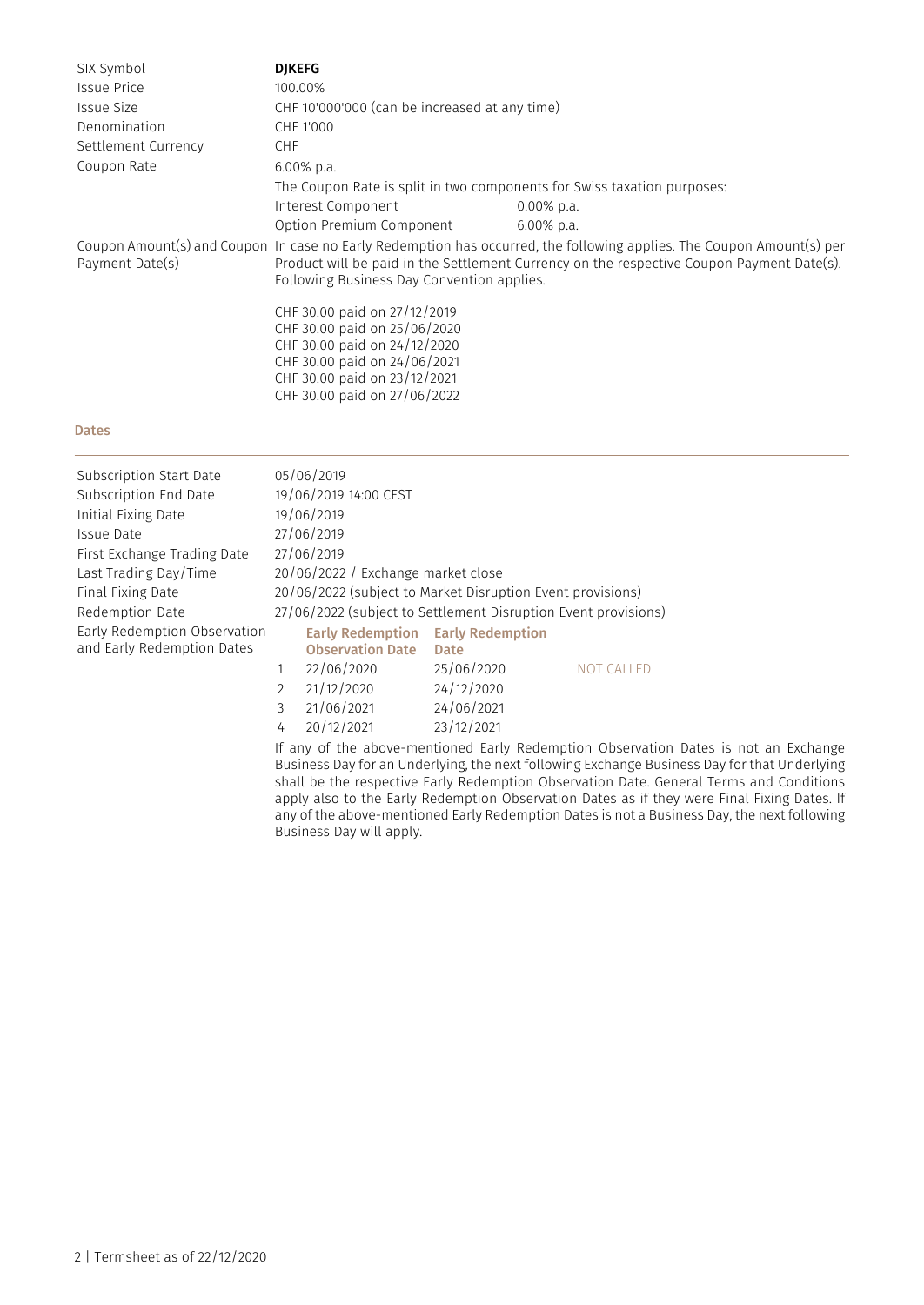In case no Early Redemption has occurred, the following applies. The Coupon Amount(s) per Product will be paid in any case at the respective Coupon Payment Date(s). In addition the Investor is entitled to receive from the Issuer on the Redemption Date per Product:

| Scenario 1                        | If a Barrier Event has NOT occurred the Investor will receive a Cash Settlement in the<br>Settlement Currency equal to:<br>Denomination                                                                                                                                                                                                                                                                                                                                                                                                                                                                                                                                                                                     |
|-----------------------------------|-----------------------------------------------------------------------------------------------------------------------------------------------------------------------------------------------------------------------------------------------------------------------------------------------------------------------------------------------------------------------------------------------------------------------------------------------------------------------------------------------------------------------------------------------------------------------------------------------------------------------------------------------------------------------------------------------------------------------------|
| Scenario 2                        | If a Barrier Event HAS occurred and<br>If the Final Fixing Level of the Underlying with the Worst Performance is at or below<br>a.<br>the respective Strike Level, the Investor will receive a round number (i.e. Conversion<br>Ratio) of the Underlying with the Worst Performance per Product. Any potential<br>fractional Conversion Ratio entitlements (Fraction of Underlyings) will be paid in<br>cash, based on the Final Fixing Level. Fractions of Underlyings will not be cumulated.<br>If the Final Fixing Level of the Underlying with the Worst Performance is above the<br>b.<br>respective Strike Level, the Investor will receive a Cash Settlement in the Settlement<br>Currency equal to:<br>Denomination |
| Initial Fixing Level              | Official close of the respective Underlying on the Initial Fixing Date on the Related Exchange,<br>as determined by the Calculation Agent.                                                                                                                                                                                                                                                                                                                                                                                                                                                                                                                                                                                  |
| Final Fixing Level                | Official close of the respective Underlying on the Final Fixing Date on the Related Exchange,<br>as determined by the Calculation Agent.                                                                                                                                                                                                                                                                                                                                                                                                                                                                                                                                                                                    |
| Worst Performance                 | For each Underlying the performance is calculated by dividing its Final Fixing Level by the<br>respective Initial Fixing Level. The Worst Performance corresponds to the lowest of all so<br>calculated values, as determined by the Calculation Agent.                                                                                                                                                                                                                                                                                                                                                                                                                                                                     |
| Barrier Event                     | A Barrier Event shall be deemed to occur if at any time on any Exchange Business Day during<br>the Barrier Observation Period the level of at least one of the Underlyings' prices has been<br>traded at or below the respective Barrier Level, as reasonably determined by the Calculation<br>Agent.                                                                                                                                                                                                                                                                                                                                                                                                                       |
| Early Redemption                  | On each Early Redemption Observation Date, the Issuer has the right, but not the obligation<br>to call all Products for Early Redemption on the respective Early Redemption Date.                                                                                                                                                                                                                                                                                                                                                                                                                                                                                                                                           |
| <b>Barrier Observation Period</b> | On the respective Early Redemption Date the Investor will receive a Cash Settlement in the<br>Settlement Currency equal to the Denomination, plus the Coupon Amount for the respective<br>Coupon Payment Date. No further payments will be made thereafter.<br>19/06/2019 - 20/06/2022                                                                                                                                                                                                                                                                                                                                                                                                                                      |

General Information

| <i>Issuer</i>               | EFG International Finance (Guernsey) Ltd., St Peter Port, Guernsey<br>(Rating: n/a, Supervisory Authority: FINMA, on a consolidated basis)                               |
|-----------------------------|--------------------------------------------------------------------------------------------------------------------------------------------------------------------------|
| Guarantor                   | EFG Bank AG, Zurich, Switzerland<br>(Rating: Fitch A with negative outlook, Moody's A1 with stable outlook, Supervisory Authority:<br>FINMA)                             |
| Lead Manager                | Leonteg Securities AG, Zurich, Switzerland                                                                                                                               |
| Calculation Agent           | Leonteg Securities AG, Zurich, Switzerland                                                                                                                               |
| Paying Agent                | Leonteg Securities AG, Zurich, Switzerland                                                                                                                               |
| Distribution Fees           | Up to 0.39% p.a. (incl. VAT, if any. Reference is made to section "Remunerations to Third<br>Parties" herein and to the General Terms and Conditions of the Programme.)  |
| Listing/Exchange            | SIX Swiss Exchange AG; traded on SIX Swiss Exchange - Structured Products<br>Listing will be applied for.                                                                |
| Secondary Market            | Daily price indications will be available from 09:15 - 17:15 CET on www.leonteq.com, Refinitiv<br>[SIX Symbol]=LEOZ or [ISIN]=LEOZ and Bloomberg [ISIN] Corp or on LEOZ. |
| Quoting Type                | Secondary market prices are quoted dirty; accrued interest is included in the prices.                                                                                    |
| Quotation Type              | Secondary market prices are quoted in percentage.                                                                                                                        |
| Coupon Day Count Convention | 30/360; Unadjusted; Accruing during each coupon period (including start and excluding end<br>date).                                                                      |
| Settlement Type(s)          | Cash Settlement or Delivery of Underlying                                                                                                                                |
| Minimum Investment          | CHF 1'000                                                                                                                                                                |
| Minimum Trading Lot         | CHF 1'000                                                                                                                                                                |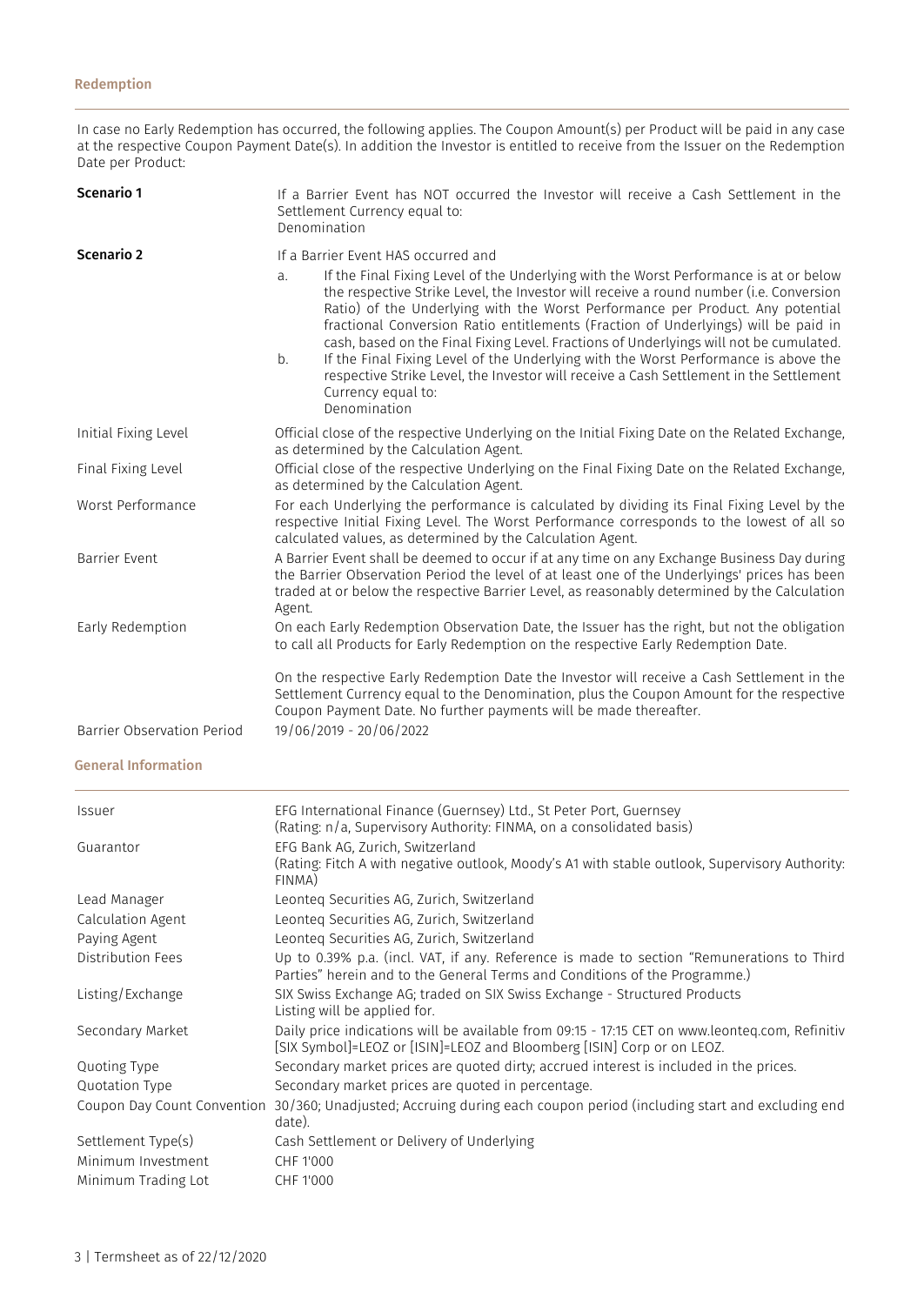| Selling Restrictions         | No action has been or will be taken to permit a public offering of the Products or possession<br>or distribution of any offering material in relation to the Products in any jurisdiction, where<br>such action for that purpose is required. Consequently, any offer, sale or delivery of the<br>Products, or distribution or publication of any offering material relating to the Products, may<br>only be made in or from any jurisdiction in compliance with applicable laws and regulations<br>not imposing any obligations on the Issuing Parties or the Lead Manager. Possible limitations<br>resulting from legal restrictions with regard to cross-border communication and cross-border<br>business concerning the Products and related information remain reserved. |  |  |
|------------------------------|--------------------------------------------------------------------------------------------------------------------------------------------------------------------------------------------------------------------------------------------------------------------------------------------------------------------------------------------------------------------------------------------------------------------------------------------------------------------------------------------------------------------------------------------------------------------------------------------------------------------------------------------------------------------------------------------------------------------------------------------------------------------------------|--|--|
|                              | Most important jurisdictions where the Products may not be publicly distributed are EEA, UK,<br>Hong Kong and Singapore.                                                                                                                                                                                                                                                                                                                                                                                                                                                                                                                                                                                                                                                       |  |  |
|                              | The products may not be offered or sold within the United States or to, or for the account or<br>benefit of US persons (as defined in Regulation S).<br>Detailed information on Selling Restrictions is published in the Programme which is available<br>on www.leonteg.com and can be ordered free of charge from the Lead Manager.                                                                                                                                                                                                                                                                                                                                                                                                                                           |  |  |
| Clearing                     | SIX SIS Ltd. Euroclear, Clearstream                                                                                                                                                                                                                                                                                                                                                                                                                                                                                                                                                                                                                                                                                                                                            |  |  |
| Depository                   | SIX SIS Ltd                                                                                                                                                                                                                                                                                                                                                                                                                                                                                                                                                                                                                                                                                                                                                                    |  |  |
| Public Offering only in      | Switzerland                                                                                                                                                                                                                                                                                                                                                                                                                                                                                                                                                                                                                                                                                                                                                                    |  |  |
| Form                         | Uncertificated Security / Book-entry                                                                                                                                                                                                                                                                                                                                                                                                                                                                                                                                                                                                                                                                                                                                           |  |  |
| Governing Law / Jurisdiction | Swiss / Zurich                                                                                                                                                                                                                                                                                                                                                                                                                                                                                                                                                                                                                                                                                                                                                                 |  |  |

#### The definition "Issuing Party/Parties" as used herein, means the Issuer and the Guarantor, as indicated in section "General Information".

#### Taxation Switzerland

| Swiss Federal Stamp Duty                                                                | For Swiss stamp duty purpose, the Product is treated as analogous to a bond. Therefore,<br>secondary market transactions are, in principle, subject to Swiss stamp duty (TK22). The<br>possible Delivery of the Underlying may be subject to Swiss stamp duty.                                                                                                                                                                                                                                                                             |
|-----------------------------------------------------------------------------------------|--------------------------------------------------------------------------------------------------------------------------------------------------------------------------------------------------------------------------------------------------------------------------------------------------------------------------------------------------------------------------------------------------------------------------------------------------------------------------------------------------------------------------------------------|
| Swiss Federal Income Tax<br>(for private investors with tax<br>domicile in Switzerland) | For private investors with tax domicile in Switzerland holding the Product as part of their<br>private property, the Interest Component of the coupon on the respective payment date(s)<br>is subject to the Federal Direct Tax. The Option Premium Component is considered as a capital<br>gain and is therefore tax exempt for such Investors.<br>The tax treatment regarding the cantonal and communal income taxes can differ from the<br>tax treatment regarding the Federal Direct Tax. But in general the income tax treatments are |
| Swiss Withholding Tax                                                                   | corresponding.<br>The Product is not subject to the Swiss withholding tax.                                                                                                                                                                                                                                                                                                                                                                                                                                                                 |

On 1 January 2017, Switzerland has implemented the Automatic Exchange of Information in Tax Matters ("AEOI") with the EU and Australia, Jersey, Guernsey, Isle of Man, Iceland, Norway, Japan, Canada and South Korea. Switzerland is also negotiating the introduction of the AEOI with other countries. In this context, the EU Savings Tax for Swiss paying agents and the Final Withholding Tax with UK and Austria was repealed.

The tax information is a non-binding summary and only provides a general overview of the potential Swiss tax consequences linked to this Product at the time of issue. Tax laws and tax interpretation may change at any time, possibly with retroactive effect.

Investors and prospective Investors are advised to consult with their tax advisers with respect to the Swiss tax consequences of the purchase, ownership, disposition, lapse or exercise or redemption of a Product in light of their particular circumstances. The Issuing Parties and the Lead Manager hereby expressly exclude any liability in respect of any possible tax implications.

#### Information with regards to bondfloor taxation

Updated bondfloor information, if a bondfloor is applicable to the Product (according to "Product Details" and "Taxation Switzerland" herein), can be found on the following web page of the Swiss Federal Tax Administration (FTA): www.ictax.admin.ch. The Investor must be aware that for tax purposes the value of the bondfloor is converted into Swiss Francs (CHF) at inception/purchase as well as at sale/redemption of the Product, in case the Product is denominated in another currency than CHF. Thus, the Investor is exposed to the foreign exchange risk with regard to the taxable income calculation and thus also the withholding tax calculation, if applicable. However, withholding tax on the bondfloor only applies if the Bondfloor at redemption (in %) is greater than the bondfloor at issuance (in %).

#### Product Documentation

The Termsheet which will be available no later than on the Issue Date, as well as the Final Termsheet include the information required for a definitive simplified prospectus pursuant to article 5 the Collective Investment Schemes Act ("CISA"), as such article was in effect immediately prior to the entry into effect of the Swiss Financial Services Act ("FinSA"), but not a prospectus pursuant to article 40 of the FinSA or article 1156 of the Swiss Code of Obligations. No key information document according to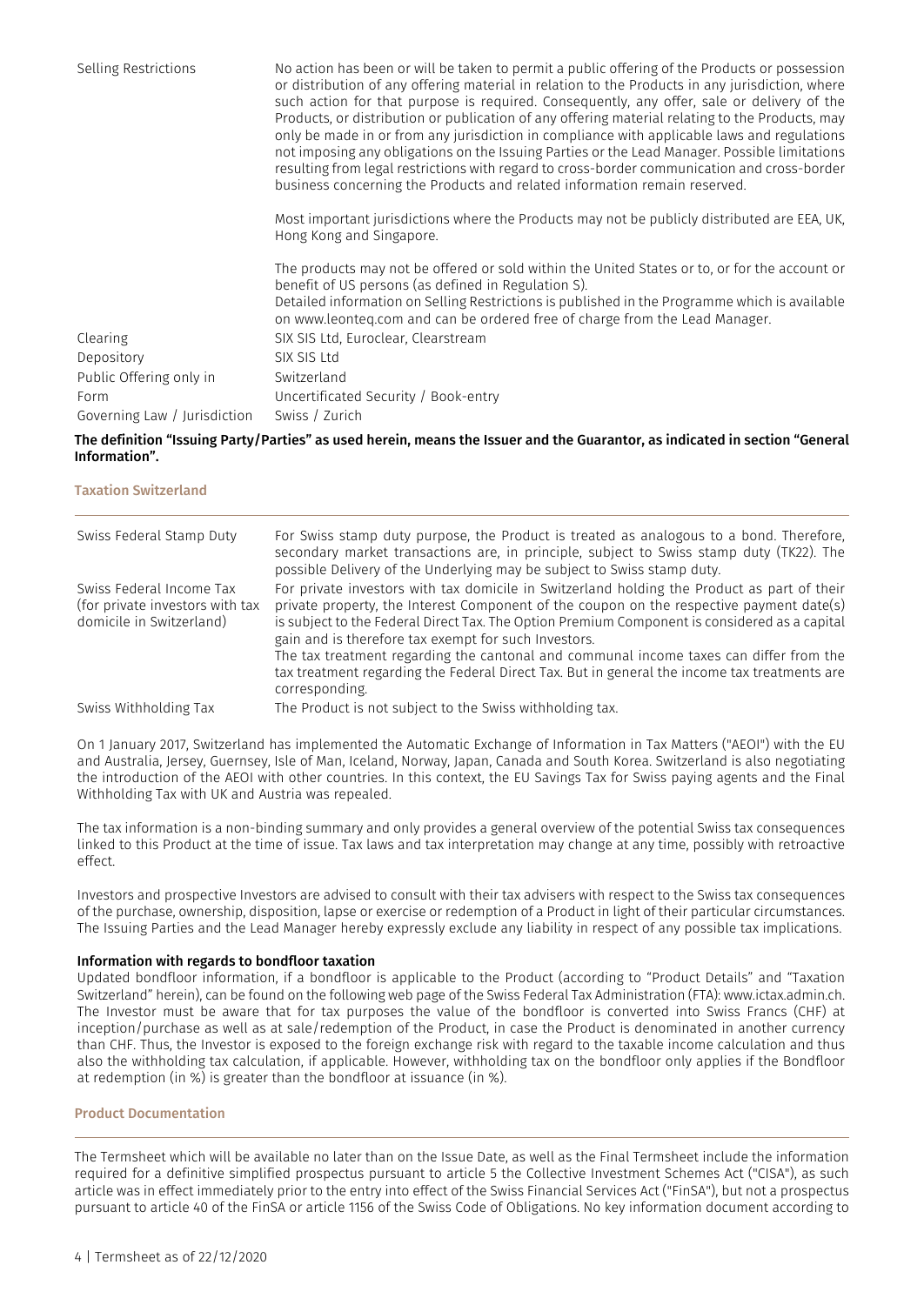article 60 of the FinSA or any equivalent document under the FinSA has been or will be prepared in relation to the Products. No prospectus has been reviewed or approved by a Swiss reviewing body pursuant to article 52 FinSA, and the documentation prepared in relation to the Products may not comply with the disclosure requirements applicable to a prospectus approved by such a reviewing body under the FinSA. The Termsheet contains a summary of information of the Product and is for information purposes only. Only the Final Termsheet together with the Issuance and Offering Programme of the relevant Issuer valid as per the Initial Fixing Date containing all further relevant terms and conditions, as such is amended from time to time (the "Programme"), shallform the entire and legally binding documentation forthis Product("Product Documentation")., and accordingly the Final Termsheet should always be read together with the Programme. Definitions used in the Final Termsheet, but not defined therein, shall have the meaning given to them in the Programme. Even though translation into other languages might be available, it is only the Final Termsheet and Programme in English which are legally binding.

Notices to Investors in connection with this Product shall be validly given in accordance with the terms and conditions of the Programme. In addition, any changes with regard to the terms and conditions of this Product will be published on the relevant Termsheet on www.leonteq.com under the section "Products" or, for listed products, in any other form as permitted by the rules and regulations of the SIX Exchange Regulation AG. Notices to Investors relating to the Issuing Parties will be published under the section "About Leonteq" on www.leonteq.com and/or on the web page of the respective Issuing Party.

Insofar as this publication contains information relating to a Packaged Retail and Insurance-based Investment Product (PRIIP), a Key Information Document in accordance with Regulation (EU) No 1286/2014 (PRIIPs Regulation) is available and can be obtained from www.priipkidportal.com.

During the whole term of this Product, the Product Documentation can be ordered free of charge from the Lead Manager at Europaallee 39, 8004 Zurich (Switzerland), via telephone (+41 58 800 1111\*), fax (+41-(0)58-800 1010) or via e-mail (termsheet@leonteq.com). Please note that all calls made to numbers marked with an asterisk (\*) are recorded. By calling such number, your consent to the recording is deemed given.

#### Guarantee

This Product is secured under the Guarantee Agreement between the Issuer and the Guarantor which is governed by Swiss law. The Guarantor guarantees for the payment of the redemption amount or any other cash settlement amount, or, as the case may be, to deliver the Underlying, in cases of the Issuer's failure to deliver the Underlying or make payment of the redemption amount or any other cash settlement amount for the benefit of the Investor in respect of any Product that is issued by the Issuer and for which the Guarantor guarantees.

The Guarantee Agreement applicable to this Product is included in the Programme of the relevant Issuer valid as per the Initial Fixing Date and a signed copy may be ordered free of charge from the Lead Manager.

## II. Prospects for Profit and Loss

This Product falls within the category "Yield Enhancement" which means that there is an upper limit to the profit an Investor can realize with this Product. At redemption the Investor could receive a maximum amount corresponding to the invested capital (excluding any transaction or other costs) plus any additional (guaranteed and/or conditional) payments such as coupon or participation payments, bonuses or others.

On the downside, especially if the Product has forfeited any contingent capital protection (like e.g. a barrier, strike), the Investor is exposed to the development of the Underlying(s). This might (even if a stop loss event has occurred) lead to a partial or even a total loss of the investment.

Please refer to the sections "Product Description" and "Redemption" for more detailed information on the characteristics of this Product.

# III. Significant Risks

#### Risk Factors Relating to the Product

The risk of loss related to this Product is similar to an investment in the worst performing Underlying. Therefore, the Investor could lose the total capital invested if the Barrier Event has occurred and if the value of the Underlying with the Worst Performance falls to zero. In case of Delivery of Underlying the Investor's custody bank may charge a transaction fee.

#### Additional Risk Factors

Prospective Investors should ensure that they fully understand the nature of this Product and the extent of their exposure to risks and they should consider the suitability of this Product as an investment in the light of their own circumstances and financial condition. Products involve a high degree of risk, including the potential risk of expiring worthless. Potential Investors should be prepared in certain circumstances to sustain a total loss of the capital invested to purchase this Product as well as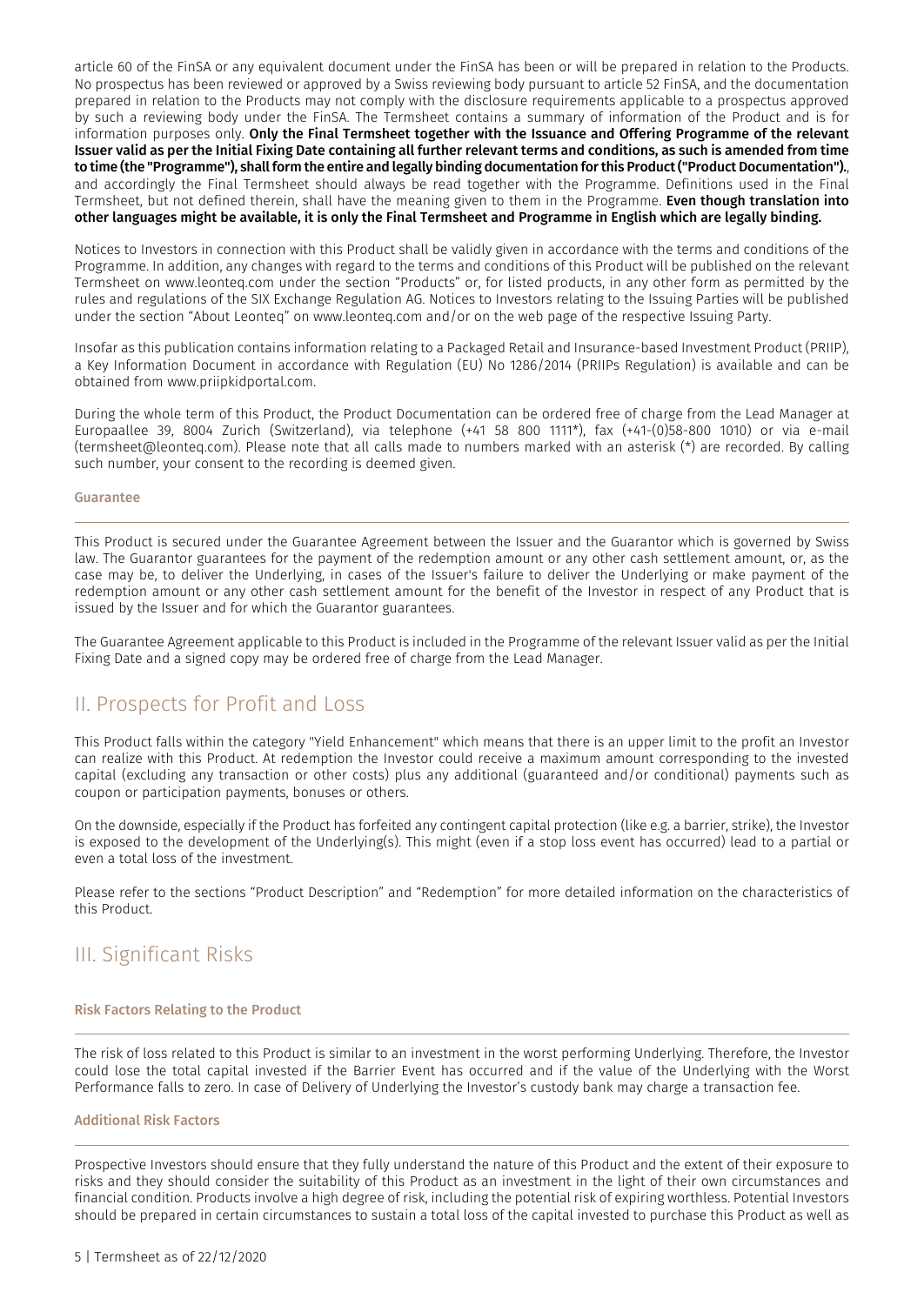the transaction costs. Prospective Investors shall consider the following important risk factors and read the section "Risk Factors" of the Programme for details on all other risk factors to be considered.

This is a structured product involving derivative components. Investors should make sure that their advisors have verified that this Product is suitable for their portfolio taking into account the investor's financial situation, investment experience and investment objectives.

The terms and conditions of the Product may be subject to adjustments during the lifetime of the Product as set out in the Programme.

Investors whose usual currency is not the currency in which the Product is redeemed should be aware of their possible currency risk.

The value of the Product may not correlate with the value of the Underlying(s).

#### Market Risks

The general market performance of securities is dependent, in particular, on the development of the capital markets which, for their part, are influenced by the general global economic situation as well as by the economic and political framework conditions in the respective countries (so-called market risk). Changes to market prices such as interest rates, commodity prices or corresponding volatilities may have a negative effect on the valuation of the Underlying(s) or the Product. There is also the risk of market disruptions (such as trading or stock market interruptions or discontinuation of trading) or other unforeseeable occurrences concerning the respective Underlyings and/or their stock exchanges or markets taking place during the term or upon maturity of the Products. Such occurrences can have an effect on the time of redemption and/or on the value of the Products.

#### No dividend payment

This Product does not confer any claim to receive rights and/or payments of the underlying, such as dividend payments, unless explicitly stated herein, and therefore, without prejudice to any coupon or dividend payments provided for in this Termsheet, does not yield any current income. This means that potential losses in value of the Product cannot be compensated by other income.

#### Credit Risk of Issuing Parties

Investors bear the credit risk of the Issuing Parties of the Product. The Products constitute unsubordinated and unsecured obligations of the relevant Issuing Party and rank pari passu with each and all other current and future unsubordinated and unsecured obligations of the relevant Issuing Party. The insolvency of an Issuing Party may lead to a partial or total loss of the invested capital.

Potential Investors should note that the Issuer is not rated by the credit rating agencies, i.e. there is no credit rating for the Issuer.

#### Secondary Market

The Issuer and/or the Lead Manager or any third party appointed by the Issuer, as applicable, intends, under normal market conditions, to provide bid and offer prices for the Products on a regular basis (if specified in the section "General Information"). However, the Issuer and/or the Lead Manager, as applicable, make no firm commitment to provide liquidity by means of bid and offer prices for the Products, and assume no legal obligation to quote any such prices or with respect to the level or determination of such prices. In special market situations, where the Issuer and/or the Lead Manager is/are unable to enter into hedging transactions, or where such transactions are very difficult to enter into, the spread between the bid and offer prices may be temporarily expanded, in order to limit the economic risks of the Issuer and/or the Lead Manager.

#### Illiquidity Risk

One or, if applicable, more of the Underlyings might be or become illiquid over the life time of the Product. Illiquidity of an Underlying might lead to larger bid/offer spreads of the Product and/or to an extended time period for buying and/or selling the Underlying respective to acquire, unwind or dispose of the hedging transaction(s) or asset(s) or to realise, recover or remit the proceeds of such hedging transaction(s) or asset(s) which might implicate a postponed redemption or delivery and/or a modified redemption amount, as reasonably determined by the Calculation Agent.

#### Additional Information / Disclaimer

#### Prudential Supervision

EFG International Finance (Guernsey) Ltd. falls within the consolidated regulatory supervision of EFG International AG by FINMA and is neither licensed nor supervised by any Guernsey authority. Neither the GFSC nor the States of Guernsey Policy Council takes any responsibility for the financial soundness of the Issuer or for the correctness of any of the statements made. EFG Bank AG, Zurich is regulated as a Swiss bank and as a securities-dealer by the FINMA by whom the respective licence was granted.

#### Conflict of Interests

The Issuing Parties and/or the Lead Manager and/or any third party appointed by them, as the case may be, may from time to time, as principal or agent, have positions in, or may buy or sell, or make a market as well as be active on both sides of the market at the same time in any securities, currencies, financial instruments or other assets underlying the products to which